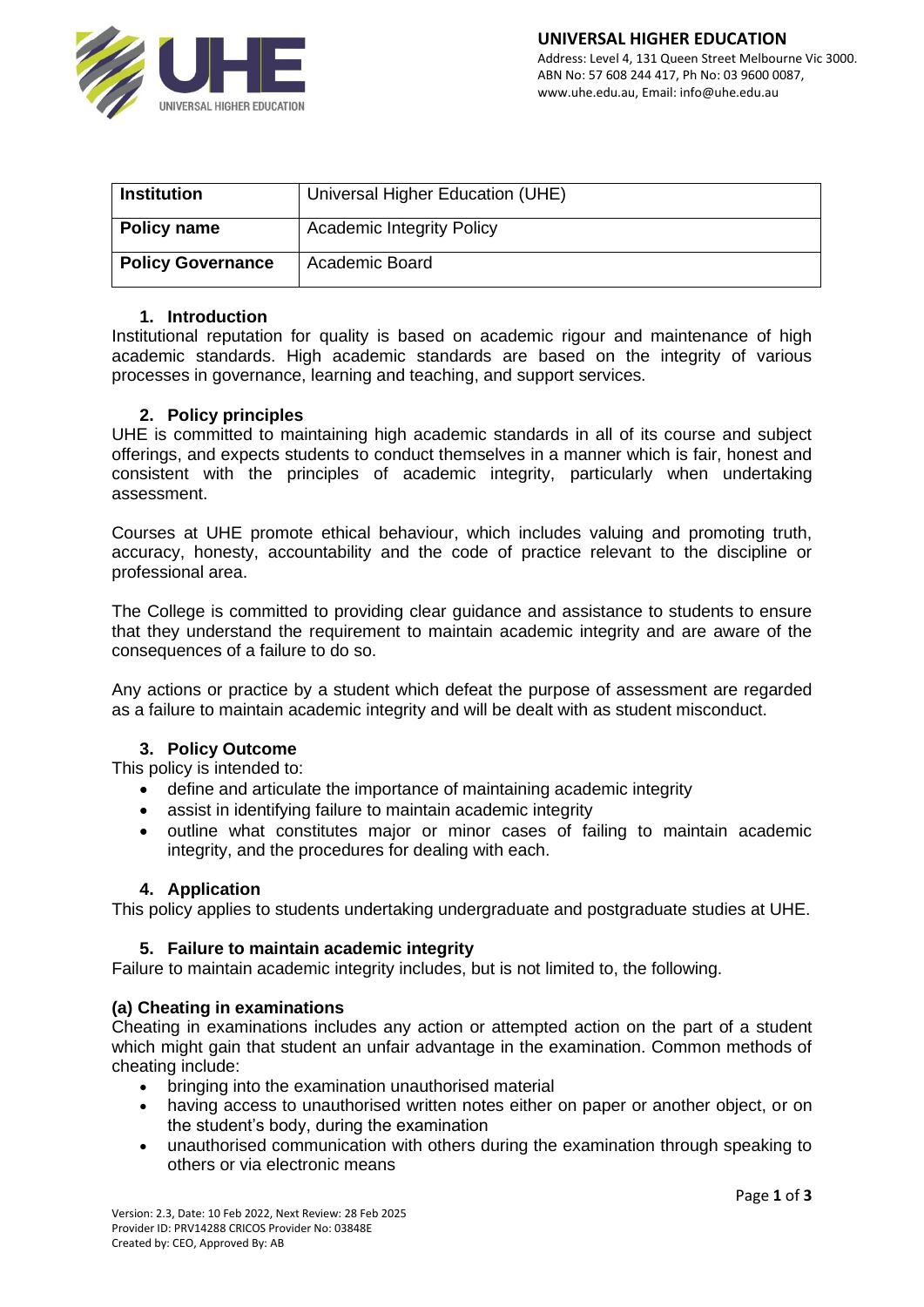

• copying or reading another student's work during the examination.

## **(b) Plagiarism**

Plagiarism involves representing another person's (or persons') ideas or work as one's own. It may also include resubmitting one's own work for another assessment item. Common forms of plagiarism include

- direct copying, summarising, or paraphrasing another person's (or persons') work without appropriate acknowledgement of the sources (such acknowledgment must take the form required by the particular discipline)
- using or developing an idea or hypothesis from another person's (or persons') work without appropriate acknowledgement
- representing the work of another person (or persons') as the student's own work
- copying non-word based material such as diagrams, musical score, audio-visual materials, art work, plans etc. and presenting them as one's own work
- using another person's (or persons') experimental results as one's own or without appropriate acknowledgment.

### **(c) Other forms**

Other forms of failing to maintain academic integrity include, but are not limited to

- giving, or providing for sale one's own work to another person, company or web-site etc. for copying or use by another person
- misrepresenting, falsifying, misstating or fabricating data, for the purpose of assessment
- purchasing or otherwise obtaining assessment material through individuals, companies or web-based tools/services
- collusion or collaborating with others where not authorised in the assessment requirements.
- **6. Identifying and determining minor or major cases of failing to maintain academic integrity**

### *Identifying a failure to maintain academic integrity*

Teaching staff will normally identify potential breaches of academic integrity. If a teaching staff member suspects that a student may have breached the academic integrity policy, the subject coordinator should be notified.

To assist in identification of potential breaches, subject coordinators may require students to authenticate their learning on the assessment item (for example, by showing notes/drafts/resource materials used in the preparation of the item, or practical based exercise).

For dealing with cases of failure to maintain academic integrity, it must be determined whether the case represents a minor or major breach.

The Subject Coordinator (in relation to cheating in central examinations) is responsible for determining if a case is minor or major.

The following considerations can be used to assist in assessing whether the breach is minor or major: